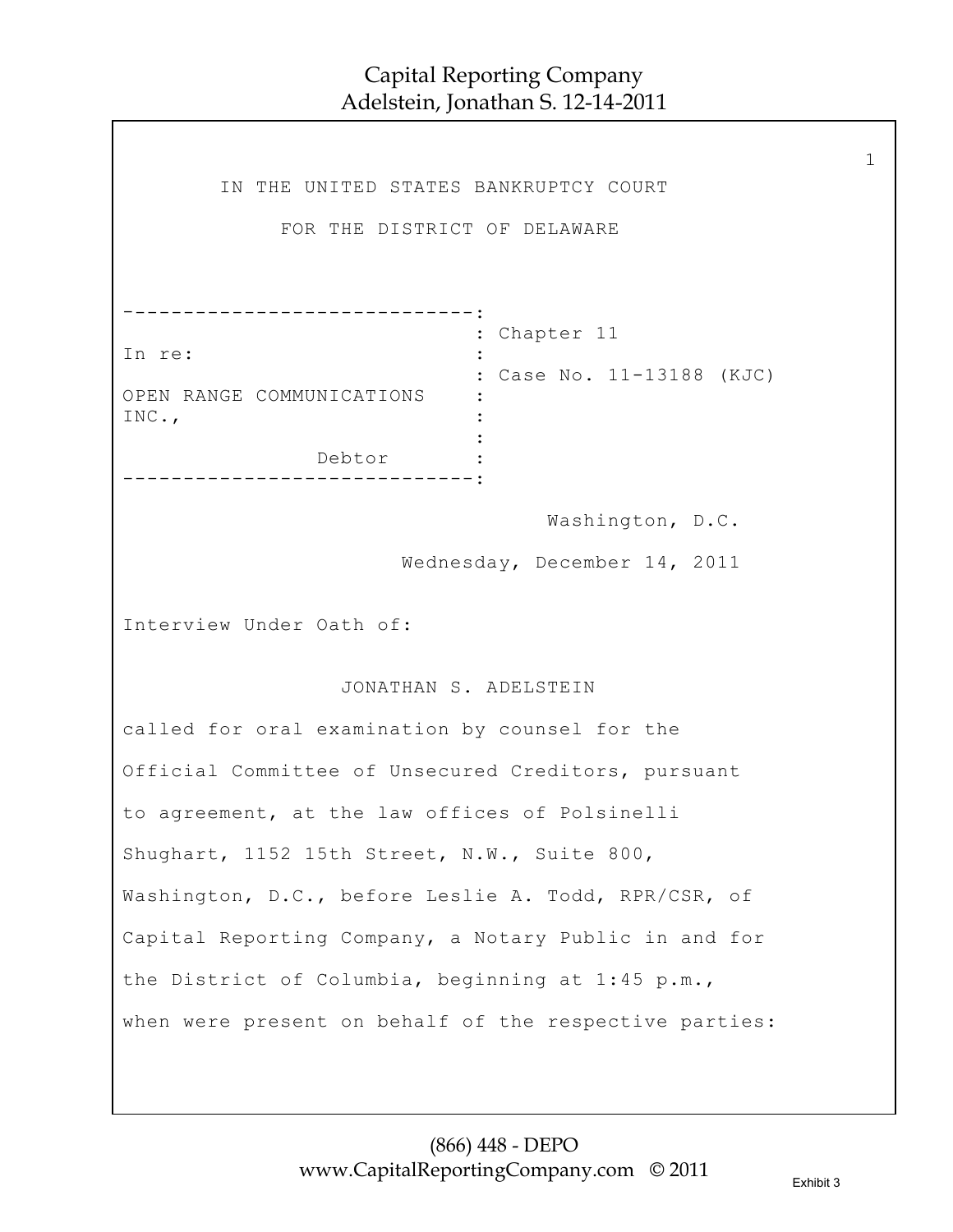| 2                                                                           |                                                                                                             |
|-----------------------------------------------------------------------------|-------------------------------------------------------------------------------------------------------------|
| APPEARANCES<br>-1                                                           | CONTENTS<br>1                                                                                               |
| 2 On behalf of the Official Committee of Unsecured<br>Creditors:            | <b>EXAMINATION BY:</b><br>$2^{\circ}$<br><b>PAGE</b>                                                        |
| 3<br>TODD H. BARTELS, ESQUIRE                                               | 3<br>Counsel for Counsel for the Official                                                                   |
| $\overline{4}$<br>CHRISTOPHER A. WARD, ESQUIRE<br>Polsinelli Shughart, P.C. | Committee of Unsecured Creditors<br>5                                                                       |
| 5<br>3101 Frederick Avenue                                                  | 4                                                                                                           |
| St. Joseph, Missouri 64506<br>$(816)$ 364-2117<br>6                         | 5 EXHIBITS MARKED FOR IDENTIFICATION                                                                        |
| 7<br>On behalf of the Witness:                                              | <b>PAGE</b>                                                                                                 |
| 8                                                                           | 6 87 Letter to the Honorable Julius Genachowski<br>44                                                       |
| LLOYD H. RANDOLPH, ESQUIRE<br>9<br>U.S. Department of Justice               | 7 88 E-mail re Notice<br>47                                                                                 |
| GARY BADWAY, ESQUIRE (USDA)<br>10<br>1100 L Street, N.W.                    | 50<br>8 89 E-mail string re RUS Letter Draft                                                                |
| Washington, D.C. 20005<br>$(202)$ 307-0356<br>11                            | 9 90 E-mail string re Tomorrow's meeting<br>67                                                              |
| 12                                                                          | 10 91 E-mail string re Thanks<br>67                                                                         |
| On behalf of G4S:<br>13                                                     | 11 92 E-mail string re BIP<br>74                                                                            |
| KRISTEN T. MAURER, ESQUIRE<br>14<br>BRENDAN BALLARD, ESQUIRE                | 12 93 E-mail re Open Range<br>79                                                                            |
| Sutherland Asbill & Brennan LLP                                             | 13 94 E-mail re 153 Plan<br>82                                                                              |
| 15<br>1275 Pennsylvania Avenue, N.W.<br>Washington, D.C. 20004-2415         | 14 95 E-mail string re Open Range<br>84                                                                     |
| $(202)$ 383-0100<br>16<br>17                                                | 15 96 E-mail string re Open Range<br>93                                                                     |
| On behalf of the Debtor:                                                    | 16 97 E-mail string re Open Range<br>95                                                                     |
| 18<br>MARIOM M. QUIRK, ESQUIRE                                              | 17 98 E-mail string re Letter on advances<br>105                                                            |
| 19<br>Cole, Schotz, Meisel, Forman & Leonard, P.A.<br>25 Main Street        | 18 99 E-mail re Open Range<br>106                                                                           |
| 20<br>Hackensack, New Jersey 07601<br>$(201)$ 489-3000                      | 19 100 E-mail re Broadband<br>112                                                                           |
| 21                                                                          | 20 101 E-mail re ORC<br>116                                                                                 |
| 22                                                                          | 21 102 E-mail re Open Range<br>117<br>22<br>(* Exhibits attached to transcript.)                            |
|                                                                             |                                                                                                             |
|                                                                             |                                                                                                             |
| 3                                                                           |                                                                                                             |
| 1                                                                           |                                                                                                             |
| APPEARANCES (Continued)<br>On behalf of Alvarion:<br>2                      | PROCEEDINGS<br>1                                                                                            |
| 3<br>MARK A. SALZBERG, ESQUIRE                                              | MR. BARTELS: We're here for the<br>2                                                                        |
| Patton Boggs, LLP                                                           | afternoon session of the interviews under oath in the<br>3                                                  |
| 2550 M Street, N.W.<br>4                                                    | Open Range bankruptcy matter. I understand that<br>4                                                        |
| Washington, D.C. 20037-1350<br>$(202)$ 457-6000<br>5                        | 5 Mr. Jonathan Adelstein is being produced for                                                              |
| On behalf of Velocitel:<br>6                                                | interview under oath today.<br>6                                                                            |
| 7<br>RUSSELL C. SILBERGLIED, ESQUIRE                                        | Would you please swear the witness.<br>7                                                                    |
| Richards Layton & Finger                                                    | WHEREUPON,<br>8<br>9                                                                                        |
| 8<br>One Rodney Square<br>920 North King Street                             | JONATHAN S. ADELSTEIN,                                                                                      |
| 9<br>Wilmington, Delaware 19801                                             | 10 called as a witness, and having been first duly                                                          |
| $(302) 651 - 7545$                                                          | 11 sworn, was examined and testified as follows:                                                            |
| 10                                                                          | EXAMINATION BY COUNSEL FOR OFFICIAL<br>12                                                                   |
| THOR ERICKSON (Velocitel in-house counsel)<br>11                            | 13<br>COMMITTEE OF UNSECURED CREDITORS                                                                      |
| 12<br>13                                                                    | BY MR. BARTELS:<br>14                                                                                       |
| 14                                                                          | 15<br>Q Could you state your full name for the                                                              |
| 15                                                                          | 16 record.                                                                                                  |
| 16                                                                          | 17<br>A Jonathan Steven Adelstein.                                                                          |
| 17<br>18                                                                    | Q And what is your address, sir?<br>18                                                                      |
| 19                                                                          | 19<br>A It's 1400 Independence Avenue, Southwest,                                                           |
| 20                                                                          | Washington, D.C.<br>20                                                                                      |
| 21<br>22                                                                    | Q And there was a -- we had a telephone<br>21<br>call with your counsel, Mr. Randolph, earlier and he<br>22 |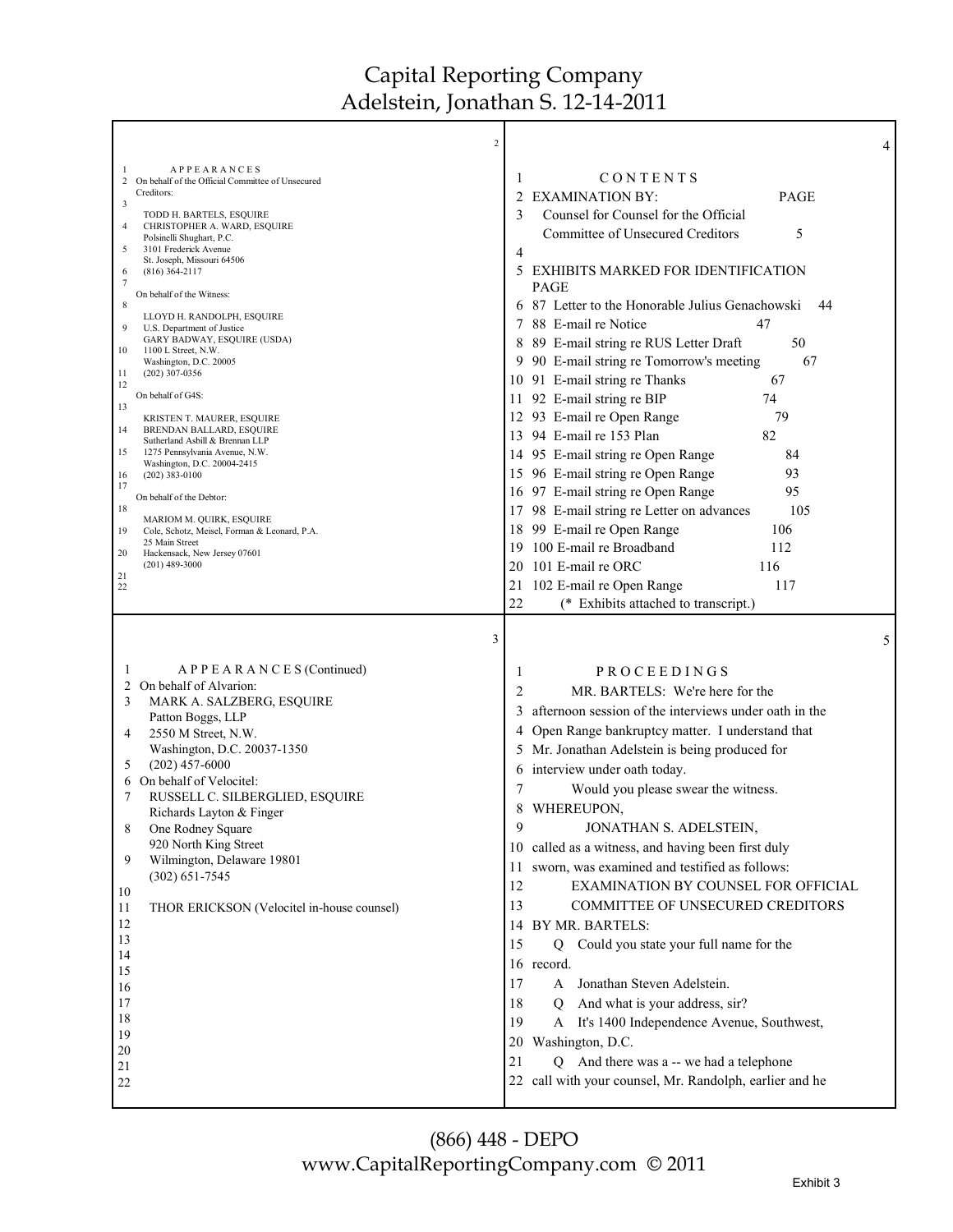|    | 34                                                      |             |                                                         | 36 |
|----|---------------------------------------------------------|-------------|---------------------------------------------------------|----|
| 1  | Did you call anyone at the FCC?<br>Q                    | $\perp$     | process privilege on this question?                     |    |
| 2  | A Not at that point, no, because there was              | 2           | MR. BARTELS: Yes.                                       |    |
| 3  | no decision made.                                       | 3           | (A discussion was held off the                          |    |
| 4  | Q Did you at some point later call anyone               | 4           | record.)                                                |    |
| 5  | at the FCC about this issue?                            | 5           | MR. RANDOLPH: You may answer that                       |    |
| 6  | A I later did. I think -- I don't remember              | 6           | question.                                               |    |
| 7  | exactly when, but I did talk to people at the FCC at    | 7           | THE WITNESS: The substance of the letter                |    |
| 8  | some point, yes.                                        | 8           | was that I was concerned that if Open Range             |    |
| 9  | Q Who did you speak to?                                 | 9.          | couldn't continue to operate in those frequencies       |    |
| 10 | A I spoke to Paul de Sa and Zac Katz.                   | 10          | that it could result in their demise, which would       |    |
| 11 | Q What are their positions?                             |             | 11 have a negative impact on our portfolio, and in turn |    |
| 12 | A Paul de Sa was -- oh, gosh, he's the head             |             | 12 on our ability to make additional loans for rural    |    |
|    | 13 of an office over there that -- strategy planning    | 13          | broadband.                                              |    |
|    | 14 office. I don't know the exact title of it. And Zac  | 14          | BY MR. BARTELS:                                         |    |
|    | 15 Katz is a legal advisor to the chairman.             | 15          | That letter was to whom?<br>O                           |    |
| 16 | Q What were the substance of those                      | 16          | To the chairman of the FCC, Julius<br>A                 |    |
| 17 | conversations?                                          | 17          | Genachowski.                                            |    |
| 18 | MR. RANDOLPH: You may answer that                       | 18          | Q Were you encouraging the FCC to                       |    |
|    | 19 question to the extent that you don't get into       |             | 19 reconsider whatever adverse decisions they had made  |    |
|    | 20 information that is predecisional and deliberative.  | 20          | to that point respecting Globalstar?                    |    |
|    | 21 To the extent that you can answer it without talking | 21          | A You know, I would have to review the                  |    |
|    | 22 about those areas, you may, but those areas are      |             | 22 letter to tell you exactly. I don't know -- you      |    |
|    |                                                         |             |                                                         |    |
|    | 35                                                      |             |                                                         | 37 |
|    | subject to the deliberative process privilege.          |             | don't have a copy of it?                                |    |
| 2  | MR. BARTELS: And we don't recognize that                | 2           | Q Well, I don't have a copy of it here with             |    |
| 3  | privilege with respect to that question, but            |             | 3 me today.                                             |    |
| 4  | THE WITNESS: Well, we discussed what the                | 4           | A Okay. I don't want to characterize it                 |    |
|    | prospects were for continued operation of Open Range    | 5.          | without having a chance to review it.                   |    |
|    | 6 in its either current spectrum licenses or other      | 6           | I'm just asking for your recollection, if<br>Q          |    |
|    | 7 possible arrangements for its continued operation.    |             | 7 you remember whether you were --                      |    |
|    | 8 BY MR. BARTELS:                                       | 8           | A I can't remember if it --                             |    |
| Q  | Q What was the time period of those                     | $\mathbf Q$ | Q -- encouraging any action --                          |    |
|    | 10 discussions?                                         | 10          | A -- was reconsideration or positive action             |    |
| 11 | A You know, I don't remember exactly when               |             | 11 going forward. I can't recall.                       |    |
|    | 12 we did it. I know I sent a letter to them at some    | 12          | Q Was there any positive response from FCC              |    |
|    | 13 point in this process. I believe the letter was in   | 13          | on that issue?                                          |    |
|    | 14 June of 2010. Is that right? I don't remember when   | 14          | MR. RANDOLPH: Objection. Vague.                         |    |
|    | 15 that letter was. But -- so it was around -- I        | 15          | BY MR. BARTELS:                                         |    |
|    | 16 believe it was -- we didn't discuss anything until   | 16          | Q In other words, how did they respond to               |    |
|    |                                                         |             | 17 your letter, the FCC?                                |    |
|    | 17 after there were some adverse decisions made, I      |             |                                                         |    |
|    | 18 believe.                                             | 18          | A I was never given a formal response.                  |    |
| 19 | And what was the substance of your<br>Q                 | 19          | Q Did you get an informal response?                     |    |
|    | 20 letter?                                              | 20          | THE WITNESS: Do you have any concern                    |    |
| 21 | MR. RANDOLPH: May I have a moment with                  | 21          | about that?                                             |    |
|    | 22 him to talk about the scope of the deliberative      | 22          | MR. RANDOLPH: That's a "yes" or "no"                    |    |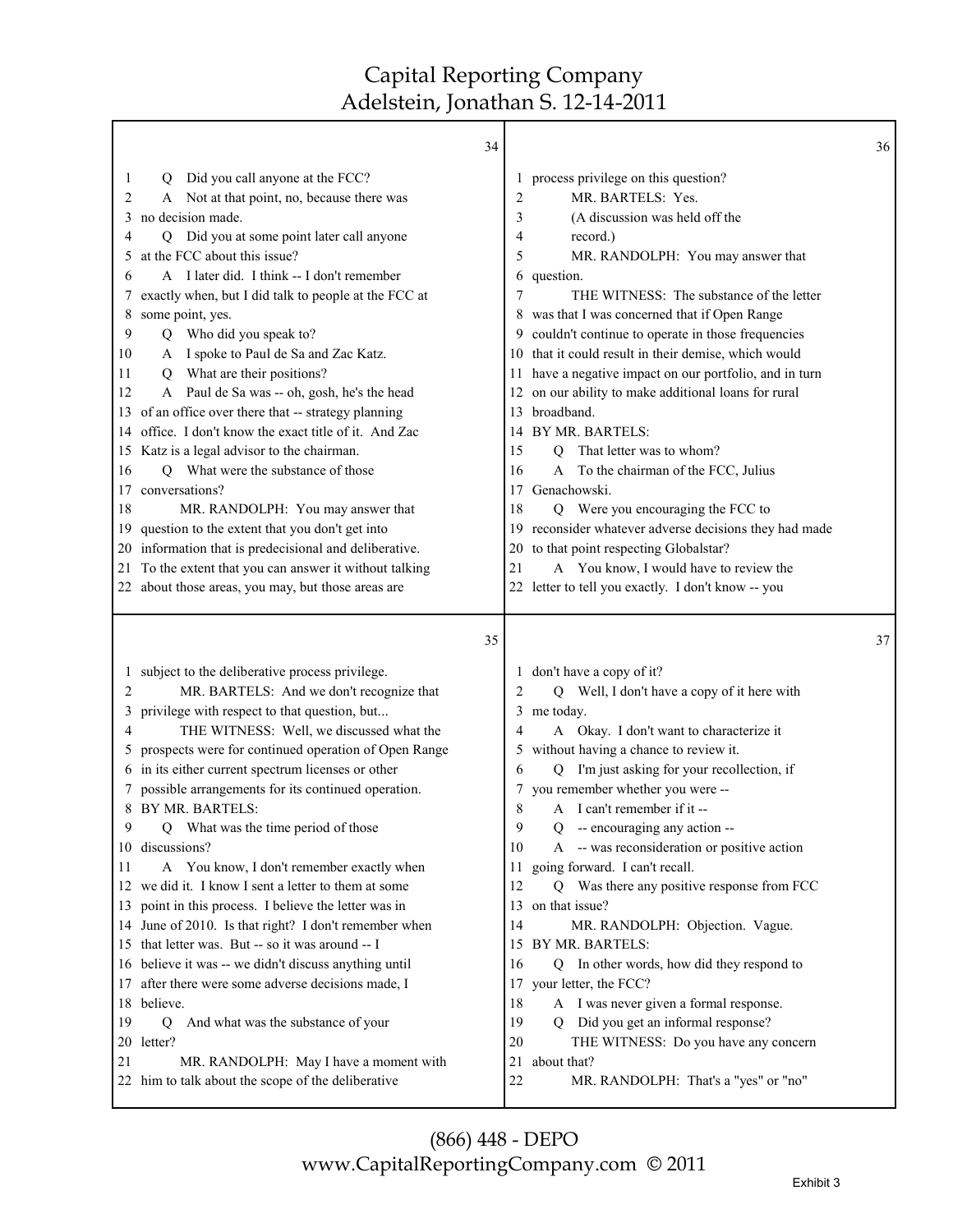|          | 38                                                                              |        |                                                                                        | 40 |
|----------|---------------------------------------------------------------------------------|--------|----------------------------------------------------------------------------------------|----|
|          | question. You may answer the question.                                          |        | 1 testimony isn't that it's privileged. It's your                                      |    |
| 2        | THE WITNESS: Yes.                                                               |        | 2 objection that it's privileged. I'm asking you to                                    |    |
| 3        | BY MR. BARTELS:                                                                 | 3      | clarify that that's -- that that's the assertion.                                      |    |
| 4        | Q What was the informal response?                                               | 4      | MR. RANDOLPH: If the witness doesn't                                                   |    |
| 5        | MR. RANDOLPH: You may answer that                                               |        | 5 have any recollection about the response, and after                                  |    |
| 6        | question to the extent that you don't get into                                  | 6      | all the response is oral, as I understand his                                          |    |
|          | predecisional, deliberative information.                                        |        | testimony, other than information that is                                              |    |
| 8        | THE WITNESS: I don't know how much I can                                        |        | predecisional and deliberative, it is covered by the                                   |    |
| 9        | say on that.                                                                    | 9      | deliberative process privilege as recognized in NLRB                                   |    |
| 10       | BY MR. BARTELS:                                                                 |        | 10 versus Sears & Roebuck, 421 U.S. 321, and the Dow                                   |    |
| 11       | Who gave you the response?<br>О                                                 | 11     | Jones case in the D.C. Circuit, 917 F.2d 571.                                          |    |
| 12       | A Zac and/or Paul.                                                              | 12     | MR. SILBERGLIED: Okay. We have your                                                    |    |
| 13       | $Q$ And --                                                                      | 13     | point. We will reserve rights.                                                         |    |
| 14       | MR. BARTELS: Lloyd, you are not going to                                        | 14     | MR. BARTELS: And, Lloyd, whose decision                                                |    |
| 15       | permit him to tell me what the FCC's response was to                            |        | 15 is this that we're talking about it's predecisional                                 |    |
|          | 16 his letter?                                                                  |        | $16 \text{ to?}$                                                                       |    |
| 17       | MR. RANDOLPH: The constraints that I                                            | 17     | MR. RANDOLPH: Well, the United States is                                               |    |
|          | 18 have asked for are those that are permitted by the                           | 18     | a single entity, and the deliberative process                                          |    |
|          | 19 deliberative process privilege. And to the extent                            | 19     | privilege covers both intraagency and also                                             |    |
|          | 20 that he can't reveal information without getting into                        | 20     | interagency governmental decision making. That's                                       |    |
|          | 21 the deliberative process area, yes, we have a problem                        | 21     | what the Supreme Court said in NLRB versus Sears &                                     |    |
|          | 22 with that.                                                                   | 22     | Roebuck. So whether it's FCC's or RUS's doesn't                                        |    |
|          | 39                                                                              |        |                                                                                        | 41 |
| 1        | But I don't know what was said. He's the                                        |        | 1 matter.                                                                              |    |
|          | 2 one with the recollection, and I think what he is                             |        |                                                                                        |    |
|          |                                                                                 |        |                                                                                        |    |
|          |                                                                                 | 2      | MR. BARTELS: Because the agencies are                                                  |    |
| 3        | telling you is that everything he can recall about                              |        | one in the same in the sense that they are all the                                     |    |
|          | that involves predecisional, deliberative information                           | 4      | United States of America.                                                              |    |
| 5<br>6   | about what the policy should be.                                                | 5<br>6 | MR. RANDOLPH: Correct.                                                                 |    |
| 7        | Is that a fair characterization of your                                         | 7      | BY MR. BARTELS:                                                                        |    |
| 8        | recollection?<br>THE WITNESS: Yes.                                              |        | So just to follow up, Mr. Adelstein, your<br>Q                                         |    |
| 9        |                                                                                 |        | understanding is that the January 2009 loan agreement                                  |    |
|          | MR. BARTELS: Okay. We don't believe                                             | 10     | 9 was premised on -- the application and the granting                                  |    |
|          | 10 that the privilege applies, but if you are                                   | 11     | of that loan was premised on enforceable licenses                                      |    |
| 11<br>12 | instructing him not to answer that, we will move on.                            | 12     | between Open Range and Globalstar, correct?<br>A Yes.                                  |    |
|          | MR. SILBERGLIED: Can I just make a point                                        | 13     | O                                                                                      |    |
| 14       | 13 here? The letter itself was entered on the public<br>docket of the FCC.      | 14     | And the United States undertook due<br>diligence to make sure that those licenses were |    |
| 15       |                                                                                 | 15     | valid, correct?                                                                        |    |
| 16       | MR. RANDOLPH: And that is why I allowed<br>him to answer the previous question. | 16     | A Yes.                                                                                 |    |
| 17       | MR. SILBERGLIED: So you are saying that                                         | 17     | And then the United States -- did the<br>Q                                             |    |
| 18       | the response to the letter that was public docket is                            | 18     | United States later take adverse action with respect                                   |    |
| 19       | now privileged? I just want to clarify --                                       |        | 19 to those Globalstar FCC licenses?                                                   |    |
| 20       | MR. RANDOLPH: That is the witness's                                             | 20     | A Well, that's open to interpretation. The                                             |    |
| 21       | testimony.                                                                      | 21     | licenses were never suspended. They were always                                        |    |
| 22       | MR. SILBERGLIED: Well, the witness's                                            | 22     | provided a special temporary authority to operate.                                     |    |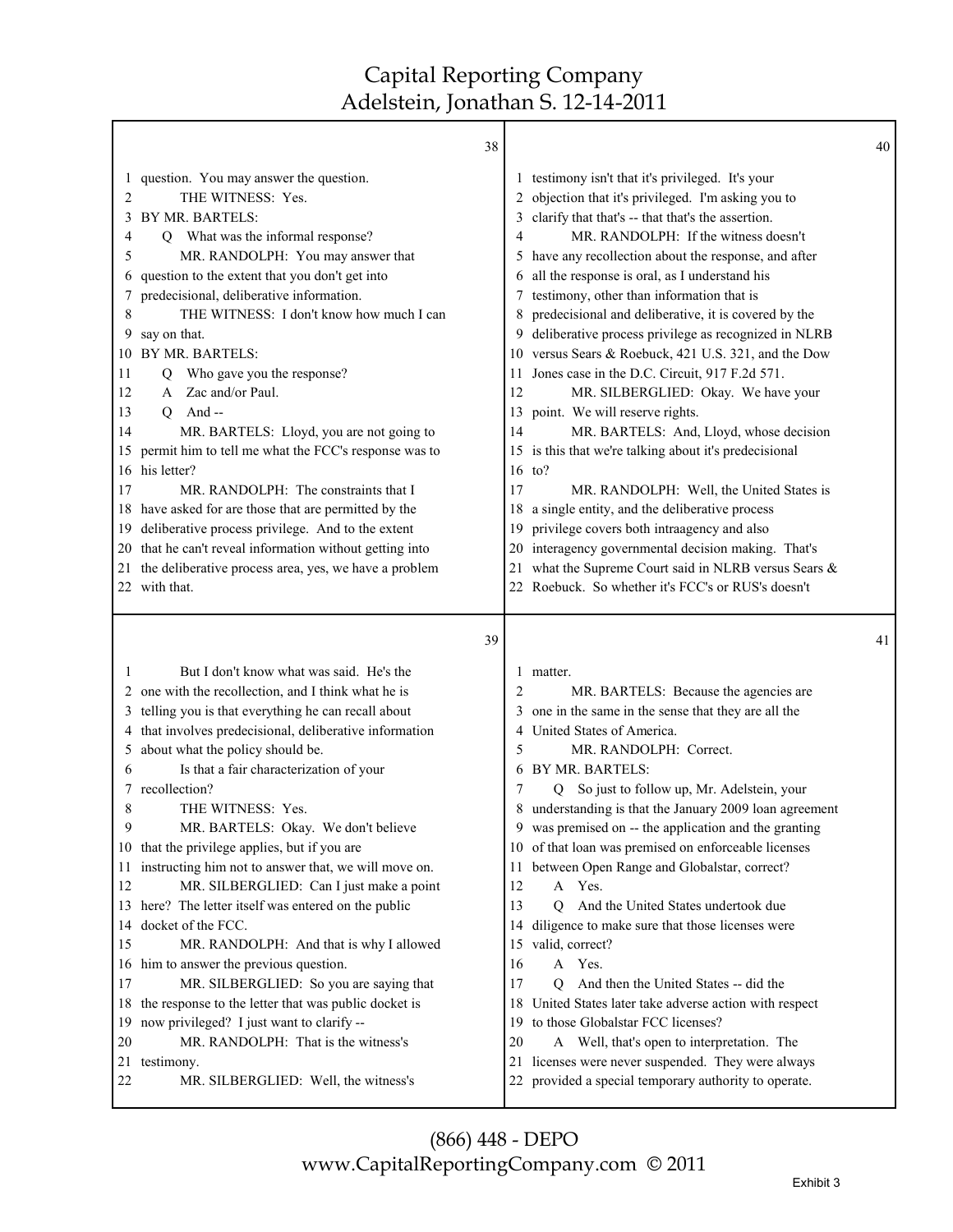| 42                                                                                                                                                                                                                                                                                                                                                                                                                                                                                                                                                                                                                                                                                                                                                                                                                                                                                                                                                                                                                                              | 44                                                                                                                                                                                                                                                                                                                                                                                                                                                                                                                                                                                                                                                                                                                                                                                                                                                                                                                                                                                                                                                                                                                                                         |
|-------------------------------------------------------------------------------------------------------------------------------------------------------------------------------------------------------------------------------------------------------------------------------------------------------------------------------------------------------------------------------------------------------------------------------------------------------------------------------------------------------------------------------------------------------------------------------------------------------------------------------------------------------------------------------------------------------------------------------------------------------------------------------------------------------------------------------------------------------------------------------------------------------------------------------------------------------------------------------------------------------------------------------------------------|------------------------------------------------------------------------------------------------------------------------------------------------------------------------------------------------------------------------------------------------------------------------------------------------------------------------------------------------------------------------------------------------------------------------------------------------------------------------------------------------------------------------------------------------------------------------------------------------------------------------------------------------------------------------------------------------------------------------------------------------------------------------------------------------------------------------------------------------------------------------------------------------------------------------------------------------------------------------------------------------------------------------------------------------------------------------------------------------------------------------------------------------------------|
| 1 So at no point in the process were -- at no point in<br>the process were those licenses ever taken away from<br>2<br>Globalstar -- from Open Range. So they were allowed<br>3<br>to continue to operate them until the day they<br>4<br>suspended operations.<br>5<br>Q What day did they suspend operations?<br>6<br>A Fairly recently. I think in the last --<br>7<br>after their bankruptcy.<br>8<br>Q Do you know what year that was? Was that<br>9<br>10 this year?<br>A Yeah, it was this year. That was in the<br>11<br>12 last couple of months. More recently, in the last<br>month.<br>13<br>Q What adverse action, though, had the<br>14<br>15 United States taken with respect to -- earlier you<br>16 said that there was some adverse decisions that had<br>17 been made by the FCC related to Globalstar. As a<br>18 former commissioner of the FCC, I imagine that you<br>19 were familiar with or made yourself familiar with<br>what those adverse decisions were.<br>20<br>21<br>MR. RANDOLPH: Objection as to form.<br>22 | (Exhibit No. 87 was marked for<br>1<br>identification.)<br>2<br>BY MR. BARTELS:<br>3<br>Q Let me hand you what has been marked as<br>4<br>Exhibit 87.<br>5<br>And there actually appears to be two<br>6<br>7 letters attached. One dated September 10th, 2010,<br>from you, and there's also one attached that is an<br>8<br>exhibit that is from July 14th.<br>9<br>Can you identify this document?<br>10<br>A Yes.<br>11<br>What is it?<br>12<br>O<br>A It's a letter from me to the chairman,<br>13<br>and a letter from Ken Kuchno to Bill Beans, the CEO<br>14<br>of Open Range Communications.<br>15<br>16<br>Q And is this the letter you referred to<br>earlier where you had written to the chairman of the<br>17<br>FCC about the Globalstar issue?<br>18<br>19<br>Yes.<br>A<br>20<br>Okay. And what were you requesting of<br>O.<br>the chairman in this letter?<br>21<br>22<br>(Witness peruses document.)                                                                                                                                                                                                                                     |
| 43                                                                                                                                                                                                                                                                                                                                                                                                                                                                                                                                                                                                                                                                                                                                                                                                                                                                                                                                                                                                                                              | 45                                                                                                                                                                                                                                                                                                                                                                                                                                                                                                                                                                                                                                                                                                                                                                                                                                                                                                                                                                                                                                                                                                                                                         |
| 1 BY MR. BARTELS:<br>Q What were they?<br>2<br>MR. RANDOLPH: Is your question what did<br>3<br>he mean when he made a reference to adverse<br>4<br>decisions?<br>5<br>MR. BARTELS: Yes.<br>6<br>MR. RANDOLPH: That's a permissible<br>7<br>8<br>question.<br>THE WITNESS: Okay. Well, there was a<br>9<br>10 decision made by the FCC to suspend Globalstar's<br>ability to use their ancillary terrestrial spectrum<br>11.<br>12 for the purposes that it was being used by Open Range<br>at the time or by any other -- any other lessee of<br>13<br>the entity.<br>14<br>So, nevertheless, I think the FCC granted<br>15<br>a special temporary authority. So the impact was not<br>16<br>one that was direct upon the operations of Open<br>17<br>18 Range. It was able to continue to operate unimpeded,<br>although it did cause some issues for them that they<br>19<br>had to pay attention to and had to do some work on in<br>20<br>order to make sure that they continued to have access<br>21<br>22 to that spectrum.               | A As I read the letter, we were providing<br>$\mathbf{I}$<br>2 advice to the chairman of what our position would be<br>3 were the FCC to suspend the ability of Open Range to<br>4 have continued access to the ATC spectrum that was<br>licensed to Globalstar, Incorporated.<br>5<br>So we identified to him that it is the<br>6<br>7 view of RUS that if the Commission grants Open Range<br>8 full use of the ATC spectrum, we would continue to<br>provide financing. But without that commitment, the<br>9<br>10 business plan would no longer be feasible. So we<br>were letting him know that should they be suspended<br>11.<br>that that -- that would be a decision that would<br>12<br>basically result in our eliminating access to<br>13<br>financing to Open Range.<br>14<br>Q Okay. And you did receive a response to<br>15<br>this letter but it was verbal, correct?<br>16<br>17<br>A Yes.<br>18<br>And who was that response from again?<br>Q<br>It was either Paul de Sa or Zac Katz.<br>19<br>A<br>And you are following the advice of your<br>20<br>0<br>counsel not to disclose the substance of that<br>21<br>communication?<br>22 |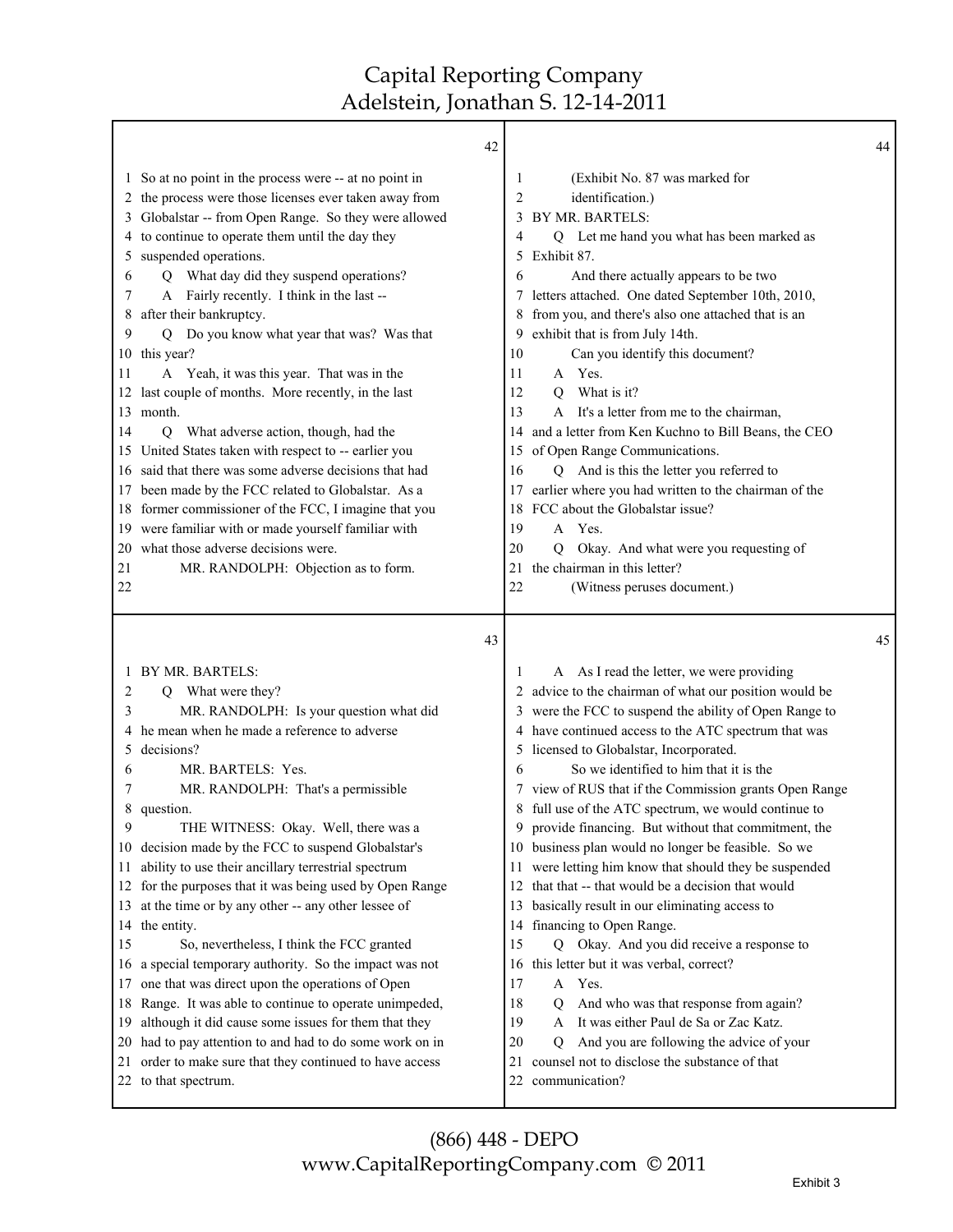Τ

|                                                                                                                                                                                                                                                                                                                                                                                                                                                                                                                                                                                                                                                                                                                                                                                                                                                                                                                                                  | 46                                                                                                                                                                                                                                                                                                                                                                                                                                                                                                                                                                                                                                                                                                                                                                                                                                                                                                                                                                                                                                                    | 48 |
|--------------------------------------------------------------------------------------------------------------------------------------------------------------------------------------------------------------------------------------------------------------------------------------------------------------------------------------------------------------------------------------------------------------------------------------------------------------------------------------------------------------------------------------------------------------------------------------------------------------------------------------------------------------------------------------------------------------------------------------------------------------------------------------------------------------------------------------------------------------------------------------------------------------------------------------------------|-------------------------------------------------------------------------------------------------------------------------------------------------------------------------------------------------------------------------------------------------------------------------------------------------------------------------------------------------------------------------------------------------------------------------------------------------------------------------------------------------------------------------------------------------------------------------------------------------------------------------------------------------------------------------------------------------------------------------------------------------------------------------------------------------------------------------------------------------------------------------------------------------------------------------------------------------------------------------------------------------------------------------------------------------------|----|
| A Yes.<br>1<br>2<br>MR. RANDOLPH: Let me just clarify.<br>If there was an FCC decision made, you<br>3<br>can talk about what the FCC decision was in response<br>4<br>to your letter.<br>5<br>The privilege attaches to matters that<br>6<br>are predecisional and that reflect deliberations<br>7.<br>8 about what policy should be. So if Mr. Katzenstein<br>or Mr. De Sa said to you, Administrator, we have<br>9.<br>10 decided the following, then you can reveal that<br>11 information.<br>12<br>THE WITNESS: Well, the decision was made<br>13 by the FCC to provide for -- special temporary<br>14 authority for Open Range to continue to use those<br>15 licenses.<br>16 BY MR. BARTELS:<br>Was that the response that you received<br>17<br>Q.<br>18 from --<br>A It was -- yeah, it was along those lines<br>19<br>20 because they were deliberating getting towards that<br>21 process. Ultimately, that was the conclusion of the | Do you know who he was representing?<br>1<br>Q<br>I believe he was representing Open Range.<br>2<br>A<br>Who is Dallas Tonsager?<br>3<br>Q<br>Tonsager.<br>4<br>A<br>5<br>Tonsager.<br>Q<br>A He is the Undersecretary of Agriculture<br>6<br>7 for rural development.<br>Lindsay Daschle?<br>8<br>Q<br>9<br>A Lindsay Daschle is a senior advisor to<br>10 the Secretary of Agriculture --<br>Q Who is the Secretary of --<br>11<br>A -- Tom Vilsack.<br>12<br>Is she also Tom Daschle's daughter?<br>13<br>Q<br>She is.<br>14<br>A<br>And who is Charlie Stenholm?<br>15<br>O<br>Charlie Stenholm is a member of the board<br>16<br>A<br>of Open Range and also a former member of Congress<br>17<br>18 from Texas.<br>And in this Mr. Beans is -- before this<br>19<br>0<br>gets forwarded, Mr. Beans is sending you and some<br>20<br>others and Paul -- and what is Paul'S last name?<br>21                                                                                                                                                      |    |
| 22 FCC.                                                                                                                                                                                                                                                                                                                                                                                                                                                                                                                                                                                                                                                                                                                                                                                                                                                                                                                                          | 22<br>A It's de Sa.                                                                                                                                                                                                                                                                                                                                                                                                                                                                                                                                                                                                                                                                                                                                                                                                                                                                                                                                                                                                                                   |    |
|                                                                                                                                                                                                                                                                                                                                                                                                                                                                                                                                                                                                                                                                                                                                                                                                                                                                                                                                                  | 47                                                                                                                                                                                                                                                                                                                                                                                                                                                                                                                                                                                                                                                                                                                                                                                                                                                                                                                                                                                                                                                    | 49 |
| Now, I don't know if it was in response<br>1<br>2 to our letter or whether that was what they were<br>3 going to decide in any event, but their conclusion<br>4 was to continue to allow them to operate in those<br>5 markets in which they were already operating.<br>(Exhibit No. 88 was marked for<br>6<br>identification.)<br>8 BY MR. BARTELS:<br>9<br>Q Let me hand you what's been marked as<br>10 Exhibit 88.<br>11<br>Can you identify this document?<br>12<br>A Yes.<br>13<br>Okay. Please identify it for the record.<br>O.<br>It looks like it's an e-mail from<br>14<br>A<br>15 Marshall Matz to some officials at the USDA,<br>16 forwarding a copy of an e-mail from Bill Beans to me<br>17 indicating their plans based on FCC decisions.<br>Q Who is Marshall Matz?<br>18<br>19<br>Marshall Matz is a lawyer in town, at a<br>A<br>law firm downtown.<br>20<br>Is he a lobbyist?<br>21<br>Q<br>Yes.<br>22<br>A                 | And, again, what is his position?<br>1<br>$\circ$<br>A He was the head of a strategic planning<br>2<br>office at the FC7C. I think he still is.<br>3<br>And he's sending this to you at RUS and<br>4<br>0<br>5 to Paul at FCC, and saying: "After a great deal of<br>6 internal discussion, I'm writing to unfortunately<br>7 notify you both that Open Range will be closing down<br>8 based on the FCC decision to issue only a 60-day<br>9 STA," and then he continues on.<br>10<br>At the bottom he says: "Paul - We are<br>11 not sure how this FCC decision is in the public good,<br>and I doubt rural America will see it that way."<br>12<br>13<br>And this is after your letter to the<br>chairman of the FCC?<br>14<br>15<br>A Uh-huh.<br>Is that correct?<br>16<br>Q<br>17<br>Yes.<br>A<br>18<br>Did you speak with Mr. Adelstein (sic)<br>Q<br>about his statement here that he was going to close<br>19<br>down operations of Open Range?<br>20<br>21<br>MR. RANDOLPH: He is Mr. Adelstein.<br>22<br>MR. BARTELS: I'm sorry. Of course. |    |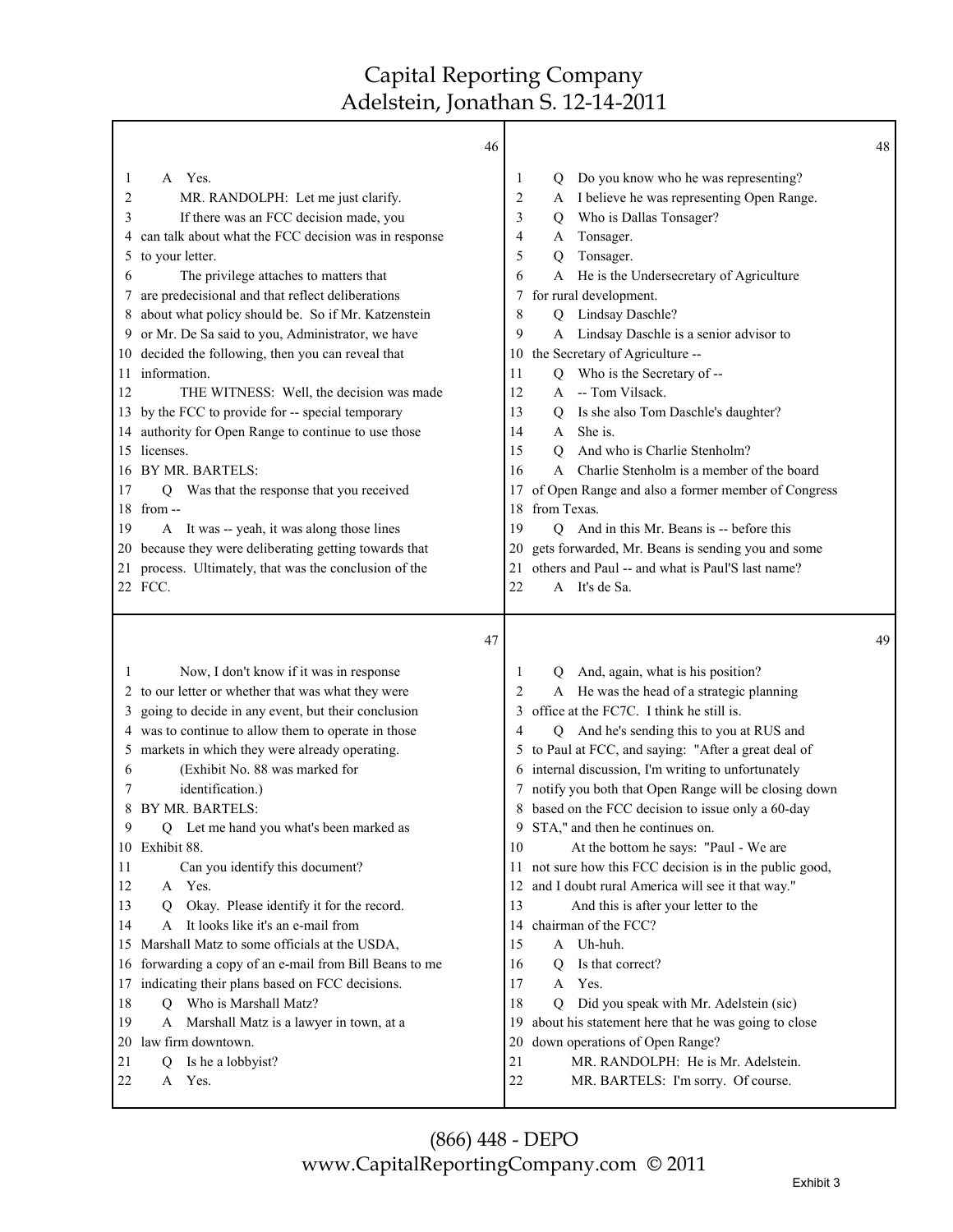|          | 66                                                    |          |                                                                                                      | 68 |
|----------|-------------------------------------------------------|----------|------------------------------------------------------------------------------------------------------|----|
| 1        | A That would be another possible                      | 1        | This is an e-mail from Paul de Sa to me<br>A                                                         |    |
| 2        | alternative business plan that would -- that would be |          | 2 responding to an e-mail from me.                                                                   |    |
| 3        | comparably effective. In other words, what we needed  | 3        | Q Okay. And what are you --                                                                          |    |
| 4        | if they weren't going to allow them to operate        | 4        | MR. RANDOLPH: Before we go further with                                                              |    |
| 5        | according to the plan that had been approved in       | 5        | this, it does seem to me to be within the                                                            |    |
| 6        | document No. 1, then we needed to have them have      | 6        | deliberative process privilege, and I invoke the                                                     |    |
| 7        | authority from the FCC to operate in a way that would | 7        | right of the United States to claw this document back                                                |    |
| 8        | be comparable. What we mean by "comparable" was       | 8        | pursuant to the clawback and protective order                                                        |    |
| 9        | sufficient to provide enough revenue to pay back the  | 9        | connected with investigating certain possible claims                                                 |    |
| 10       | loan.                                                 | 10       | of the estate entered by the court on November 28th,                                                 |    |
| 11       | Well, I mean as a former commissioner of<br>0         | 11       | 2011.                                                                                                |    |
| 12       | the FCC, is -- does the FCC concern itself with the   | 12       | MR. BARTELS: All right. I don't have a                                                               |    |
| 13       | business plans of those involved in FCC licenses?     | 13       | copy of that agreement with me. What are the                                                         |    |
| 14       | MR. RANDOLPH: Objection. Compound.                    | 14       | procedures for the clawback? Does it provide for                                                     |    |
| 15       | But if you understand the question, you               | 15       | immediate clawback or is there an objection period?                                                  |    |
| 16       | may answer it.                                        | 16       | MR. RANDOLPH: Yes, it provides -- why                                                                |    |
| 17       | THE WITNESS: Let me answer it from the                | 17       | don't we -- at the next break, I will be happy to                                                    |    |
| 18       | perspective of RUS. I meant comparably effective      | 18       | share this with you and you can look at it, rather                                                   |    |
| 19       | business plan from our perspective, not theirs. In    | 19       | than taking time on this now. And -- but in a                                                        |    |
| 20       | other words, they -- what we were saying here was if  | 20       | nutshell, this provides that initial notice of                                                       |    |
| 21       | whatever you approve provides Open Range the          | 21       | clawback may be made orally on the record in the                                                     |    |
| 22       | opportunity to make enough money to pay us back, then | 22       | witness interview, and it is subject to the proviso                                                  |    |
|          |                                                       |          |                                                                                                      |    |
|          | 67                                                    |          |                                                                                                      | 69 |
|          | 1 we will be able to continue to provide financing.   |          | 1 that I give you a written notice that I'm clawing it                                               |    |
| 2        | BY MR. BARTELS:                                       | 2        | back, and I will do that.                                                                            |    |
| 3        | Q And then subsequently you had a meeting             | 3        | MR. BARTELS: What is your position on                                                                |    |
| 4        | with or you spoke with Paul de Sa -- is that your     | 4        | our obligation right now to hand back these copies?                                                  |    |
| 5        | recollection -- about this issue?                     | 5        | MR. RANDOLPH: Well-                                                                                  |    |
| 6        | A At some point I did meet with him, yes.             | 6        | MR. BARTELS: Because what my --                                                                      |    |
| 7        | And did you have any follow-up<br>Q                   | 7        | MR. RANDOLPH: -- unless you --                                                                       |    |
| 8        | communications with him?                              | 8        | MR. BARTELS: If you are going to                                                                     |    |
| 9        | We did speak from time to time. Yes.                  |          | 9 instruct him not to answer, what I would like -- if                                                |    |
| 10       | Okay.<br>Q                                            |          | 10 that's what you are going to do, not that I agree                                                 |    |
| 11       | MR. BARTELS: Lloyd, I'm going to mark                 | 11       | with it, I intend to move on, and then we can address                                                |    |
| 12       | this for the record, and I fully expect that you may  | 12       | this later.                                                                                          |    |
| 13       | object, although we will not agree, but I want to     | 13       | I -- otherwise, we're going to have to --                                                            |    |
| 14       | bring that to your attention.                         |          | 14 if you are going to demand that these copies be                                                   |    |
| 15       | (Exhibit Nos. 90 and 91 were marked                   | 15       | handed to you now, we're going to have an issue with                                                 |    |
| 16       | for identification.)                                  | 16       | that. But I would simply -- I'm going to ask him a                                                   |    |
| 17       | BY MR. BARTELS:                                       | 17       | question. If you are going to instruct him not to                                                    |    |
| 18       | Q I'm handing you what has been marked as             | 18       | answer, you will do that. And then we will just move                                                 |    |
| 19       | Exhibit 91.                                           | 19       | on.                                                                                                  |    |
| 20       | Do you recognize this communication?                  | 20       | MR. RANDOLPH: Right. I have to keep a                                                                |    |
| 21<br>22 | Yes.<br>A<br>Can you identify it for the record?<br>Q | 21<br>22 | copy. If you want to challenge the clawback, you<br>have to file a motion. And you are not under any |    |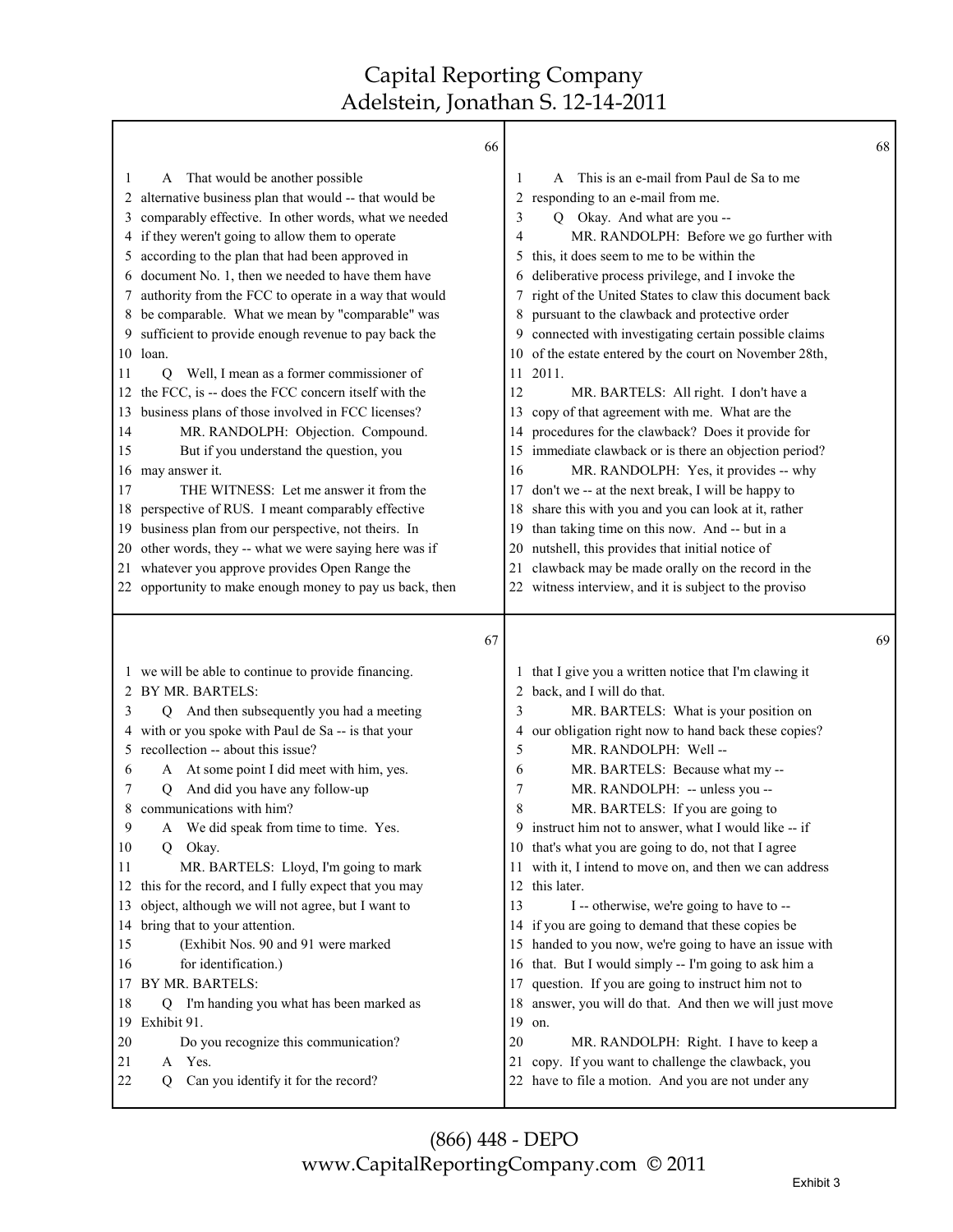|              | 70                                                                    |    |                                                                                                     | 72 |
|--------------|-----------------------------------------------------------------------|----|-----------------------------------------------------------------------------------------------------|----|
|              | 1 obligation to delete or destroy a document described                | 1  | MR. BARTELS: Okay. We don't agree with                                                              |    |
|              | 2 in a notice and covered by a timely motion unless and               |    | 2 the objection, but we will move on.                                                               |    |
| 3            | until the court determines such document to be -- or                  | 3  | You can set that aside.                                                                             |    |
| 4            | ESI to be privileged or protected. So I'll --                         |    | 4 BY MR. BARTELS:                                                                                   |    |
| 5            | MR. BARTELS: Well, let me ask my                                      | 5  | Q Let me hand you what's been marked as                                                             |    |
| 6            | question and then we will go from there.                              |    | 6 Exhibit 90.                                                                                       |    |
| 7            | MR. RANDOLPH: Okay. Yeah.                                             | 7  | MR. SALZBERG: Todd, this exhibit was                                                                |    |
| 8            | BY MR. BARTELS:                                                       | 8  | Exhibit 91?                                                                                         |    |
| 9            | Q What was the substance of your                                      | 9  | MR. BARTELS: Yes.                                                                                   |    |
| 10           | communication to Mr. de Sa?                                           | 10 | MR. SALZBERG: And now we're going back                                                              |    |
| 11           | MR. RANDOLPH: To the extent that you can                              |    | 11 to 90?                                                                                           |    |
|              | 12 answer that question without revealing predecisional,              | 12 | MR. BARTELS: Yes. That's because I                                                                  |    |
|              | 13 deliberative information about what the government's               |    | 13 premarked 90 before I --                                                                         |    |
|              | 14 policy should be, you may do so. But if the                        | 14 | MR. SALZBERG: Okay. Fine.                                                                           |    |
|              | 15 information or your answer would reveal                            | 15 | MR. BARTELS: For the record, Mark,                                                                  |    |
|              | 16 predecisional, deliberative information, I instruct                |    | 16 thanks for bringing that to my attention on the                                                  |    |
|              | 17 you not to answer that question.                                   |    | 17 record.                                                                                          |    |
| 18           | THE WITNESS: On the advice of counsel, I                              |    | 18 BY MR. BARTELS:                                                                                  |    |
| 19           | can't respond to that.                                                | 19 | Q Do you recognize this e-mail string?                                                              |    |
| 20           | MR. BARTELS: Are you going to instruct                                | 20 | MR. RANDOLPH: Do you have a copy for me?                                                            |    |
| 21           | him not to answer with respect to any questions about                 | 21 | MR. BARTELS: I do.                                                                                  |    |
|              | 22 this document, Lloyd?                                              | 22 | THE WITNESS: Yes.                                                                                   |    |
|              |                                                                       |    |                                                                                                     |    |
|              | 71                                                                    |    |                                                                                                     | 73 |
| 1            | MR. RANDOLPH: No.                                                     |    | 1 BY MR. BARTELS:                                                                                   |    |
| 2            | BY MR. BARTELS:                                                       | 2  | Q And it's initially an e-mail from Lindsay                                                         |    |
| 3            | Q Okay. There's a reference in Exhibit 91                             |    | 3 Daschle to you and Chris McLean of February 2nd,                                                  |    |
| 4            | to the Harbinger folks. Do you see that?                              |    | 4 2011?                                                                                             |    |
| 5            | A Uh-huh.                                                             | 5  | A Uh-huh, yes.                                                                                      |    |
| 6            | Q Is that a "yes"?                                                    | 6  | Who is Chris McLean?<br>Q                                                                           |    |
| 7            | A Yes, I see that.                                                    | 7  | A He is an advisor to me, senior advisor.                                                           |    |
| 8            | Q Did you understand that the Harbinger                               | 8  | And in here she's just saying initially,<br>Q                                                       |    |
|              | 9 folks were investors or potential investors in                      |    | 9 I hope we can get together for our regular bimonthly                                              |    |
|              | 10 LightSquared?                                                      |    | 10 meeting, and then she has the agenda and on there is                                             |    |
| 11           | A Yes.                                                                |    | 11 the Open Range status.                                                                           |    |
| 12           | All right. Were you suggesting to the<br>$\overline{Q}$               | 12 | A Yes.                                                                                              |    |
|              | 13 FCC that they permit some type of an alternative                   | 13 | Do you remember having a meeting with<br>0                                                          |    |
|              | 14 business plan of Open Range related to                             |    | 14 her?                                                                                             |    |
| 15           | LightSquared?                                                         | 15 | A We have regular meetings, so --                                                                   |    |
| 16           | MR. RANDOLPH: I object to the question                                | 16 | regularly scheduled meetings to update her on various                                               |    |
| 17           | to the extent that it seeks predecisional,                            |    | 17 issues.                                                                                          |    |
| 18           | deliberative information.                                             | 18 | Q Okay. Do you communicate directly with                                                            |    |
| 19           | You can answer that question only to the                              | 19 | Tom Vilsack or did you communicate directly with Tom                                                |    |
| 20           | extent that you are not revealing predecisional,                      | 20 | Vilsack about Open Range during this time period?                                                   |    |
| 21<br>$22\,$ | deliberative information.<br>THE WITNESS: Again, I can't answer that. | 21 | A Generally, I just speak through Lindsay<br>22 Daschle, who advises him in turn. I don't recall if |    |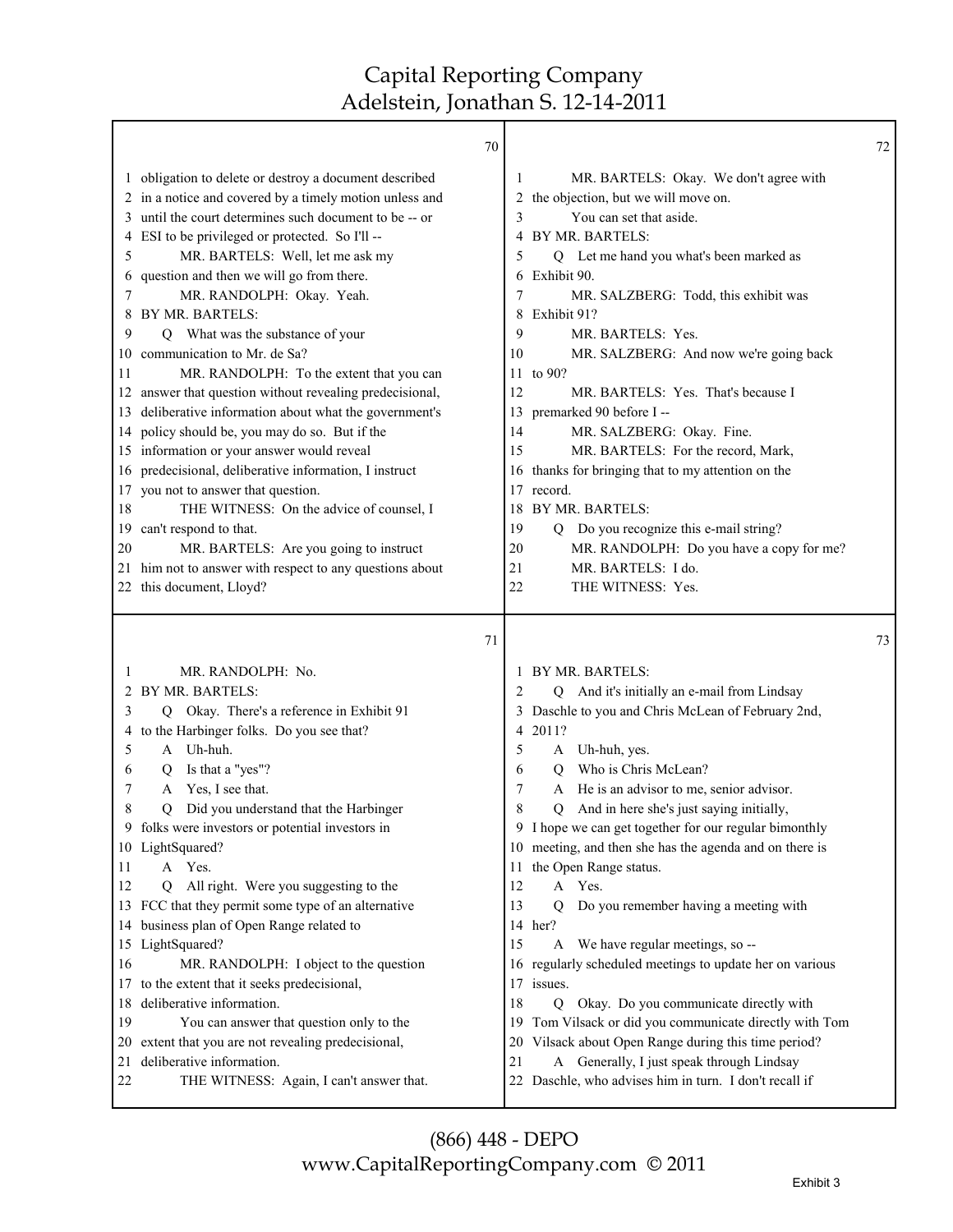Τ

|              | 86                                                                                         |          |                                                                 | 88 |
|--------------|--------------------------------------------------------------------------------------------|----------|-----------------------------------------------------------------|----|
| $\mathbf{I}$ | so it would have involved Villano and Kuchno and                                           |          | capital loans against a project that is showing --              |    |
| 2            | probably others such as Newby and Claffey.                                                 |          | 2 that doesn't have the working capital to provide for          |    |
| 3            | Q Did you look at the information that Open                                                | 3        | operations.                                                     |    |
| 4            | Range provided that Mr. Kuchno's referring to?                                             |          | BY MR. BARTELS:                                                 |    |
| 5            | A I looked at a summary of that, yes. I                                                    | 5        | Q Was there a discussion in these meetings                      |    |
| 6            | didn't look at the entire document. I didn't have                                          | 6        | about the cause of the cash flow problems at Open               |    |
| 7            | the document loaded on my computer.                                                        | 7        | Range?                                                          |    |
| 8            | Q Did someone within RUS prepare the                                                       | 8        | A Yes.                                                          |    |
| 9            | summary for you, or was there an executive summary to                                      | 9        | What were those discussions?<br>O                               |    |
|              | 10 this projection prepared by Open Range?                                                 | 10       | A Well, the main issue was lack of                              |    |
| 11           | A I can't recall if it was a summary from                                                  | 11       | subscribers, that they weren't getting -- they                  |    |
| 12           | their documents or if it was abstracted by Ken and                                         | 12       | weren't meeting their targets in terms of the number            |    |
| 13           | his team. I don't remember. I know I looked at a                                           | 13       | of subscribers that they had anticipated. They were             |    |
| 14           | summary of it.                                                                             | 14       | showing higher levels of churn than were anticipated,           |    |
| 15           | Q What is your recollection as to what that                                                | 15       | and that was the biggest issue. I mean, for a                   |    |
| 16           | summary provided?                                                                          | 16       | company like this that drives revenue was getting               |    |
| 17           | A My recollection is that there was a                                                      | 17       | subscribers that are paying customers, and they were            |    |
| 18           | negative cash balance that it did not -- it was not a                                      | 18       | getting customers that either weren't paying or there           |    |
| 19           | sustainable business plan in the sense that without                                        | 19       | weren't enough of them.                                         |    |
|              | 20 additional equity there was a point at which they                                       | 20       | Q Well, did RUS identify the cause of                           |    |
|              | 21 were dipping down, and then later they showed                                           | 21       | failure to meet the subscriber projections?                     |    |
|              | 22 profitability based on certain projections of                                           | 22       | A We discussed the issues. I mean, we                           |    |
|              |                                                                                            |          |                                                                 |    |
|              | 87                                                                                         |          |                                                                 | 89 |
| $\mathbf{I}$ | revenue.                                                                                   |          | didn't know for sure what the reasons were. I mean,             |    |
| 2            | And so was there a concern expressed<br>O                                                  |          | 2 it would seem to be a lack of proper marketing would          |    |
| 3            | during these meetings about the lack of equity                                             |          | 3 be one. Another possibility is quality of service             |    |
| 4            | infusion as part of the proposed new plan?                                                 |          | 4 issues they were experiencing. And the very nature            |    |
| 5            | A Yes.                                                                                     |          | 5 of the service itself.                                        |    |
| 6            | And did RUS come to any conclusion as to<br>Q                                              | 6        | Q Well, what was your understanding as to                       |    |
| 7            | the amount of equity needed should the 153 plan be                                         |          | 7 what the service problems were?                               |    |
| 8            | approved?                                                                                  | 8        | A They provided throughput of about 1.5                         |    |
| 9            | MR. RANDOLPH: You can answer that                                                          |          | megabits per second when it was operating well, and             |    |
|              | 10 question to the extent you do not need to get into                                      |          | 10 in communities with competitive alternatives, there          |    |
| 11.          | predecisional, deliberative information. For                                               |          | 11 were sometimes competitive alternatives that were            |    |
|              | 12 example, if you can talk about positions that you may                                   | 12       | providing higher, faster broadband service. And that            |    |
|              | 13 have taken with outsiders, that would be something                                      | 13       | would be difficult to compete against given the                 |    |
| 14           | that you can testify about.                                                                |          | 14 inherent limitations of their service.                       |    |
| 15           | THE WITNESS: Let me speak more                                                             | 15       | Do you remember any other service issues<br>Q                   |    |
| 16           | generally. Generally, we required a business plan                                          | 16       | that were discussed during your meetings with RUS               |    |
| 17           | that doesn't run into a negative cash position. I                                          | 17       | staff?                                                          |    |
| 18           | mean, generally we wouldn't approve a business model                                       | 18       | There were some interference issues that<br>A                   |    |
| 19           | that showed that there was a lack of cash to cover                                         | 19       | were being experienced against broadcast auxiliary              |    |
| 20           | ongoing operations.                                                                        | 20       | services, which required them to shut down some of              |    |
| 21           | RUS does not finance operations. We<br>22 finance capital investments. And so we won't put | 21<br>22 | their operations.<br>Q Do you know the cause of that particular |    |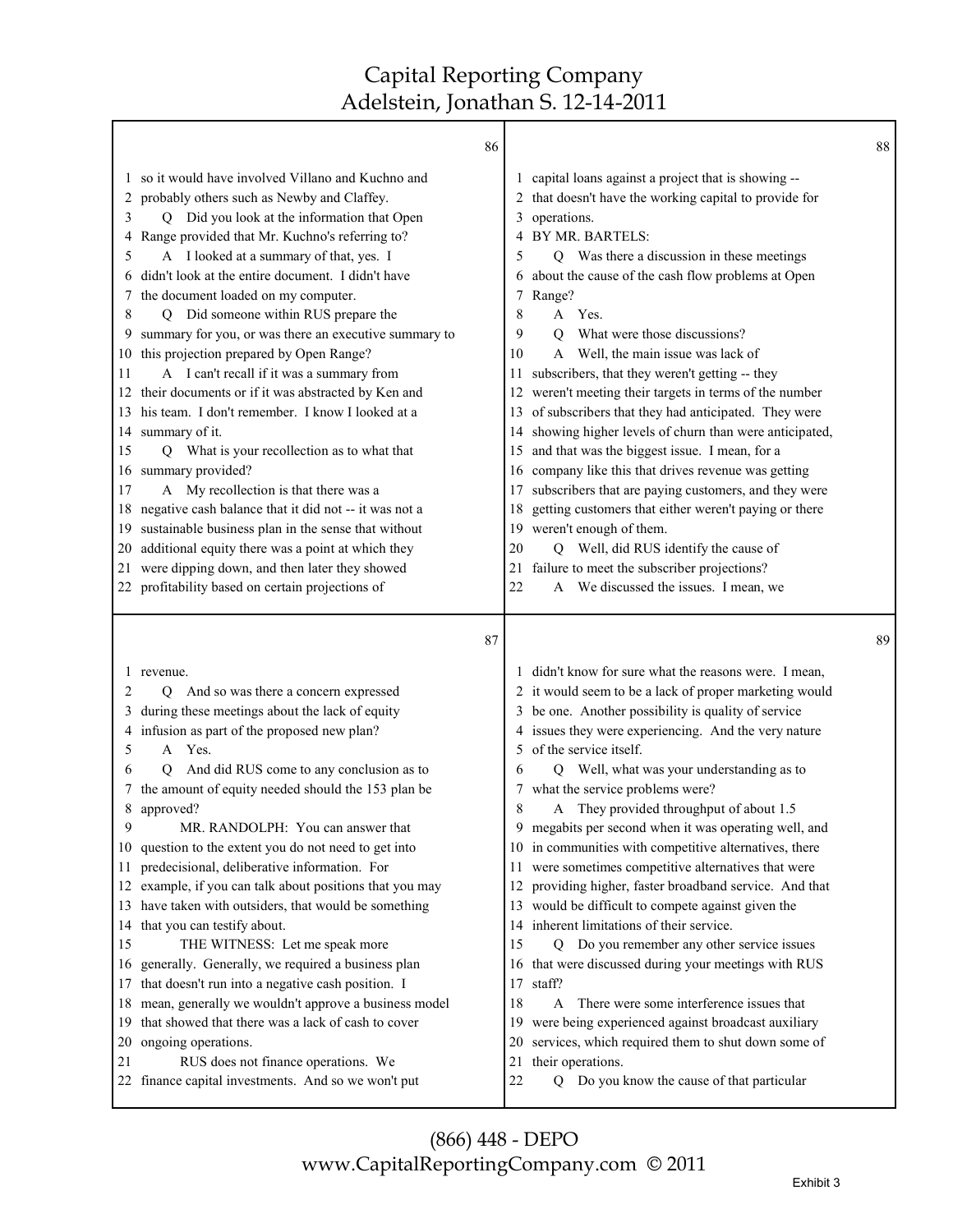|                                  | 110                                                                                                                                                                                                                                                                                                                                                                                                                                                                                                                                                                                                                                                                                                                                                                                                                                                                                                                                                                                                      |                                                                              |                                                                                                                                                                                                                                                                                                                                                                                                                                                                                                                                                                                                                                                                                                                                                                                                                     | 112 |
|----------------------------------|----------------------------------------------------------------------------------------------------------------------------------------------------------------------------------------------------------------------------------------------------------------------------------------------------------------------------------------------------------------------------------------------------------------------------------------------------------------------------------------------------------------------------------------------------------------------------------------------------------------------------------------------------------------------------------------------------------------------------------------------------------------------------------------------------------------------------------------------------------------------------------------------------------------------------------------------------------------------------------------------------------|------------------------------------------------------------------------------|---------------------------------------------------------------------------------------------------------------------------------------------------------------------------------------------------------------------------------------------------------------------------------------------------------------------------------------------------------------------------------------------------------------------------------------------------------------------------------------------------------------------------------------------------------------------------------------------------------------------------------------------------------------------------------------------------------------------------------------------------------------------------------------------------------------------|-----|
|                                  |                                                                                                                                                                                                                                                                                                                                                                                                                                                                                                                                                                                                                                                                                                                                                                                                                                                                                                                                                                                                          |                                                                              |                                                                                                                                                                                                                                                                                                                                                                                                                                                                                                                                                                                                                                                                                                                                                                                                                     |     |
| 9.<br>11<br>14<br>16<br>17<br>18 | 1 arrived at. They had -- I don't want to speculate on<br>2 what they determined in terms of insolvency, and, you<br>3 know, insolvency is something that different people<br>4 can look at differently. You know, it's -- it's --<br>5 they had cash. So -- and they were operating, and in<br>6 fact they continued to operate subsequent to this<br>7 without any further advances from us for some period.<br>8 So, clearly, depending on how you define "insolvency"<br>and depending on how they define it, they in fact<br>10 were able to operate subsequent to this.<br>But did RUS consider -- did you consider<br>Q<br>12 terminating the loan agreement at this time based<br>13 upon this information?<br>A It was something that did occur to us,<br>15 yes.<br>And why was the decision made not to do<br>Q<br>that?<br>We were continuing to work through the<br>A<br>19 business plan, and we preferred to let the decision<br>20 be theirs as to if they wanted to declare bankruptcy. | 6<br>7<br>8<br>9<br>10<br>12<br>13<br>14<br>15<br>16<br>17<br>18<br>19<br>20 | 1 had -- we had looked at their plan going forward, and<br>2 it showed that there was a time when they did run a<br>3 negative cash balance. It wasn't at this point, so<br>4 I'm not -- I would have to speculate. I don't know<br>5 for sure whether they did.<br>Whether RUS did?<br>O<br>Right. I mean I presume that we would<br>A<br>have and we should have, and I think we did, but, you<br>know --<br>But you can't say that RUS did, as you<br>Q.<br>11 sit here today, undertake that investigation?<br>A I'm not a hundred percent certain, but I<br>think we did.<br>(Exhibit No. 100 was marked for<br>identification.)<br>BY MR. BARTELS:<br>Q Let me hand you what has been marked as<br>Exhibit 100.<br>In any event, RUS did not terminate the<br>agreement and later provided advances, correct? |     |
|                                  | 21 We weren't, as I said, certain whether or not this                                                                                                                                                                                                                                                                                                                                                                                                                                                                                                                                                                                                                                                                                                                                                                                                                                                                                                                                                    | 21                                                                           | A Correct.                                                                                                                                                                                                                                                                                                                                                                                                                                                                                                                                                                                                                                                                                                                                                                                                          |     |
|                                  | 22 was a -- something that they truly intended to do,                                                                                                                                                                                                                                                                                                                                                                                                                                                                                                                                                                                                                                                                                                                                                                                                                                                                                                                                                    | 22                                                                           | Do you recognize Exhibit 100?<br>O                                                                                                                                                                                                                                                                                                                                                                                                                                                                                                                                                                                                                                                                                                                                                                                  |     |
|                                  |                                                                                                                                                                                                                                                                                                                                                                                                                                                                                                                                                                                                                                                                                                                                                                                                                                                                                                                                                                                                          |                                                                              |                                                                                                                                                                                                                                                                                                                                                                                                                                                                                                                                                                                                                                                                                                                                                                                                                     |     |
|                                  | 111                                                                                                                                                                                                                                                                                                                                                                                                                                                                                                                                                                                                                                                                                                                                                                                                                                                                                                                                                                                                      |                                                                              |                                                                                                                                                                                                                                                                                                                                                                                                                                                                                                                                                                                                                                                                                                                                                                                                                     | 113 |
|                                  | 1 and based on the numbers that we had, as I recall,<br>2 they did have the ability to continue to operate<br>3 based on financials as we saw them, and they in fact<br>4 did continue to operate without any further advances<br>5 for some period from RUS subsequent to our letter<br>6 suspending advances.                                                                                                                                                                                                                                                                                                                                                                                                                                                                                                                                                                                                                                                                                          | 1<br>2<br>3<br>4<br>5<br>6                                                   | A Let me read it.<br>(Witness peruses document.)<br>A Yeah, it looks like Marshall sent a copy<br>of this to me.<br>Q And he sent -- Marshall Matz, the<br>lobbyist for Open Range; is that correct?                                                                                                                                                                                                                                                                                                                                                                                                                                                                                                                                                                                                                |     |
| 7                                | Q Did you request that your staff evaluate                                                                                                                                                                                                                                                                                                                                                                                                                                                                                                                                                                                                                                                                                                                                                                                                                                                                                                                                                               | 7                                                                            | Yes.<br>A                                                                                                                                                                                                                                                                                                                                                                                                                                                                                                                                                                                                                                                                                                                                                                                                           |     |
| 10                               | 8 the Open Range financials to determine whether they<br>9 were -- Open Range was insolvent?<br>MR. RANDOLPH: To the extent you can                                                                                                                                                                                                                                                                                                                                                                                                                                                                                                                                                                                                                                                                                                                                                                                                                                                                      | 8<br>9<br>10                                                                 | Or one of them?<br>О<br>A<br>Yes.<br>-- sent an e-mail to Krysta Harden?<br>Q                                                                                                                                                                                                                                                                                                                                                                                                                                                                                                                                                                                                                                                                                                                                       |     |
|                                  | 11 answer that question without revealing predecisional,                                                                                                                                                                                                                                                                                                                                                                                                                                                                                                                                                                                                                                                                                                                                                                                                                                                                                                                                                 | 11<br>12                                                                     | Yes.<br>A                                                                                                                                                                                                                                                                                                                                                                                                                                                                                                                                                                                                                                                                                                                                                                                                           |     |
| 13                               | 12 deliberative information, you may do so.<br>THE WITNESS: That was part of our                                                                                                                                                                                                                                                                                                                                                                                                                                                                                                                                                                                                                                                                                                                                                                                                                                                                                                                         | 13                                                                           | Who is Krysta Harden?<br>Q<br>Krysta Harden is the chief of staff of<br>A                                                                                                                                                                                                                                                                                                                                                                                                                                                                                                                                                                                                                                                                                                                                           |     |
|                                  | 14 deliberative process.                                                                                                                                                                                                                                                                                                                                                                                                                                                                                                                                                                                                                                                                                                                                                                                                                                                                                                                                                                                 | 14                                                                           | the USDA. At the time, actually, she may have been                                                                                                                                                                                                                                                                                                                                                                                                                                                                                                                                                                                                                                                                                                                                                                  |     |
| 16<br>17                         | 15 BY MR. BARTELS:<br>So you are refusing to answer?<br>Q<br>Based on advice of counsel, I'm not going<br>A                                                                                                                                                                                                                                                                                                                                                                                                                                                                                                                                                                                                                                                                                                                                                                                                                                                                                              | 15<br>16<br>17                                                               | the assistant secretary for Legislative Affairs. She<br>subsequently became chief of staff. At this point I<br>think she was -- gosh, I --                                                                                                                                                                                                                                                                                                                                                                                                                                                                                                                                                                                                                                                                          |     |
|                                  | 18 to get into deliberative process.                                                                                                                                                                                                                                                                                                                                                                                                                                                                                                                                                                                                                                                                                                                                                                                                                                                                                                                                                                     | 18                                                                           | THE WITNESS: Do you know when she became                                                                                                                                                                                                                                                                                                                                                                                                                                                                                                                                                                                                                                                                                                                                                                            |     |
| 19                               | Q Well, let me ask you this: Did someone                                                                                                                                                                                                                                                                                                                                                                                                                                                                                                                                                                                                                                                                                                                                                                                                                                                                                                                                                                 | 19                                                                           | chief of staff?                                                                                                                                                                                                                                                                                                                                                                                                                                                                                                                                                                                                                                                                                                                                                                                                     |     |
| 21                               | 20 at RUS evaluate Open Range's insolvency at that time?<br>A We were doing regular evaluation of their                                                                                                                                                                                                                                                                                                                                                                                                                                                                                                                                                                                                                                                                                                                                                                                                                                                                                                  | 20<br>21                                                                     | BY MR. BARTELS:<br>Well, in any event --<br>Q                                                                                                                                                                                                                                                                                                                                                                                                                                                                                                                                                                                                                                                                                                                                                                       |     |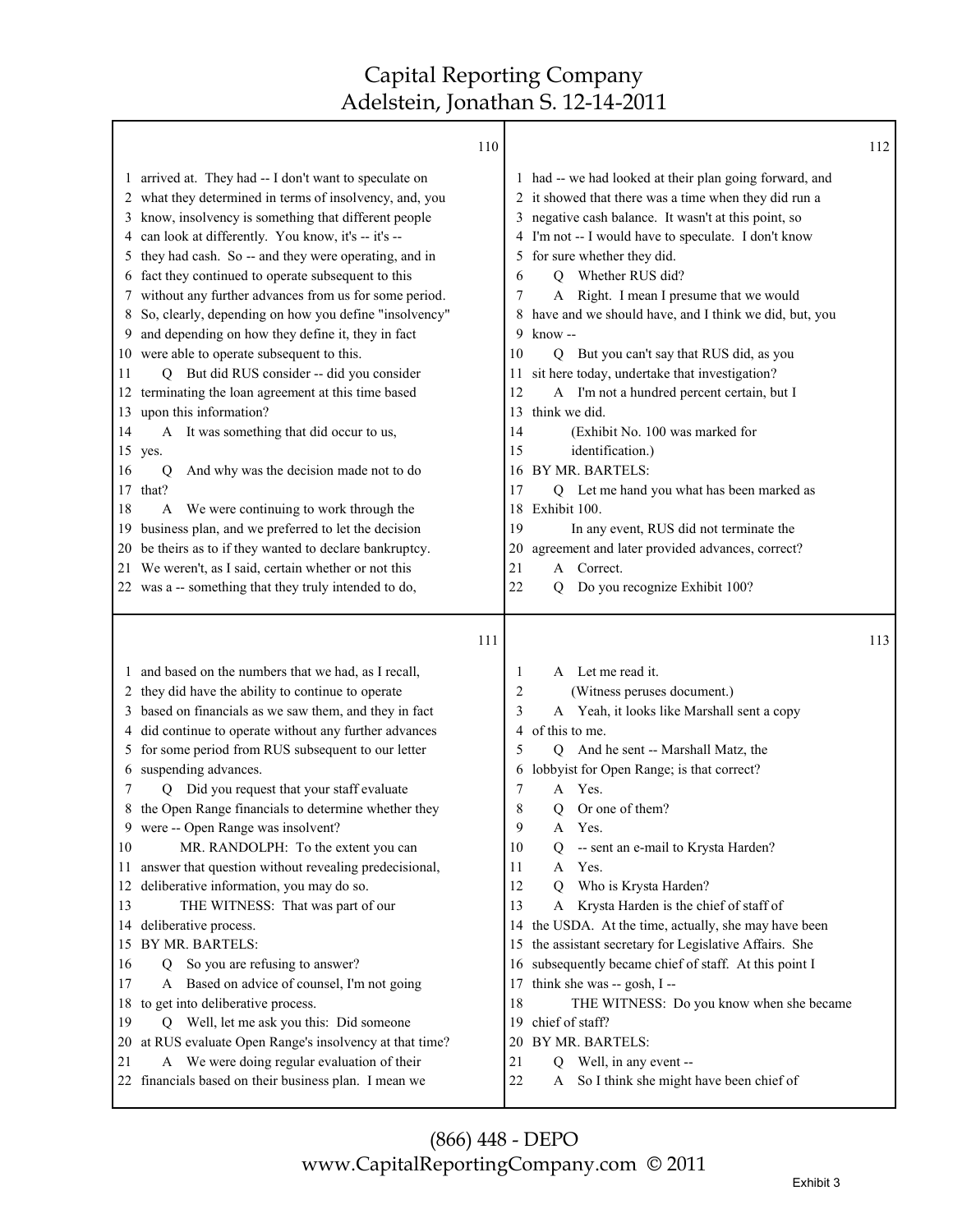|                                                                                                             | 114                                                                                                                                                                                                                                                                                                                                                                                                                                                                                                                                                                                                                                                                                                                                                                                                                                                                                                                                                                                                |                                                                                              |                                                                                                                                                                                                                                                                                                                                                                                                                                                                                                                                                                                                                                                                                                                                                                                                                                                                                                                                             | 116 |
|-------------------------------------------------------------------------------------------------------------|----------------------------------------------------------------------------------------------------------------------------------------------------------------------------------------------------------------------------------------------------------------------------------------------------------------------------------------------------------------------------------------------------------------------------------------------------------------------------------------------------------------------------------------------------------------------------------------------------------------------------------------------------------------------------------------------------------------------------------------------------------------------------------------------------------------------------------------------------------------------------------------------------------------------------------------------------------------------------------------------------|----------------------------------------------------------------------------------------------|---------------------------------------------------------------------------------------------------------------------------------------------------------------------------------------------------------------------------------------------------------------------------------------------------------------------------------------------------------------------------------------------------------------------------------------------------------------------------------------------------------------------------------------------------------------------------------------------------------------------------------------------------------------------------------------------------------------------------------------------------------------------------------------------------------------------------------------------------------------------------------------------------------------------------------------------|-----|
| $\mathbf{I}$<br>2<br>3<br>4<br>5<br>6<br>11<br>12<br>13<br>18<br>19<br>20<br>21<br>22.                      | staff by this point.<br>To Tom Vilsack?<br>О<br>A Yes.<br>And he is saying: "Krysta, good to see<br>Q<br>you yesterday. The Secretary was excellent with BIO<br>and beyond description with SNA." He goes on and<br>says: "USDA is at a critical crossroads on broadband<br>8 with Open Range (OR). OR represents both your<br>9 largest loan and your greatest opportunity to reach<br>10 the President's goal. Last Monday, there was an<br>excellent meeting with Jonathan/RUS and Open Range."<br>And then he goes on to say at the end:<br>"My take is that the parties are dangerously close to<br>14 a significant, high-visibility failure. JP Morgan<br>15 Chase has put in approximately \$100 million and is<br>16 prepared to put up more," and then this gets<br>17 forwarded to you by Marshall.<br>Did you speak with Marshall Matz about<br>this e-mail after he sent it to you?<br>A I do not believe I did.<br>Q Did you feel pressured to -- to continue<br>to advance funds -- | $\mathbf{I}$<br>5<br>7<br>8<br>9<br>10<br>11<br>12<br>13<br>14<br>15<br>16<br>18<br>19<br>21 | A I don't know why he sent it to her gmail<br>2 account as opposed to her business account, because<br>3 he sent it to, from the appearance of this, to Dallas<br>4 at his USDA account, so he wasn't attempting to evade<br>government accounts. And, clearly, he then sent it<br>6 to me on my government account, so<br>Q He wasn't doing what? Attempting to --<br>A Evade putting this on a government<br>record, because he sent it to other government e-mail<br>accounts, including mine. As a result, it's now been<br>produced for you.<br>Q I see that. Thank you.<br>(Exhibit No. 101 was marked for<br>identification.)<br>BY MR. BARTELS:<br>Q Let me hand you what's been marked as<br>17 Exhibit 101.<br>A Thank you.<br>Do you recognize this as an e-mail from<br>$\overline{Q}$<br>20 Mr. Kuchno to you of March 17th, and he's forwarding<br>you an article, "Open Range Finds Favor with the FCC,<br>22 LightSquared"? |     |
|                                                                                                             | 115                                                                                                                                                                                                                                                                                                                                                                                                                                                                                                                                                                                                                                                                                                                                                                                                                                                                                                                                                                                                |                                                                                              |                                                                                                                                                                                                                                                                                                                                                                                                                                                                                                                                                                                                                                                                                                                                                                                                                                                                                                                                             | 117 |
| 1<br>2<br>3<br>4<br>5<br>6<br>7<br>8<br>9<br>11<br>12<br>13<br>14<br>15<br>16<br>17<br>18<br>19<br>20<br>21 | A I did not --<br>-- as a result of e-mails like this?<br>Ő<br>A I did not feel pressure as a result of<br>this.<br>Did you speak with Mr. Matz after you<br>Q<br>received this?<br>Not that I recall.<br>A<br>Did you speak with Krysta Harden?<br>Q<br>A At some point I did speak with her about<br>10 the overall issue, yes.<br>Q And what did she tell you about whether<br>the RUS should resume advances?<br>MR. RANDOLPH: To the extent you can<br>answer that question without revealing predecisional,<br>deliberative information, you may do so.<br>THE WITNESS: I believe it was all<br>deliberative leading up to the decision.<br>BY MR. BARTELS:<br>So you are refusing to answer?<br>Q<br>Yes, based on the advice of counsel.<br>A<br>Do you know why he is sending that to<br>Q<br>22 Krysta's gmail account?                                                                                                                                                                  | 1<br>2<br>4<br>5.<br>6<br>7<br>8<br>11<br>12<br>15<br>16<br>17<br>18<br>19<br>21             | Yes.<br>A<br>Do you remember in -- very quickly what<br>О<br>3 this was about, in a nutshell?<br>A I have to read it to -- give me one<br>moment here.<br>(Witness peruses document.)<br>A Yes.<br>Okay. And can you tell me the substance<br>Q<br>9 of that event that you are being forwarded the new<br>10 story on?<br>A Yes. As I recall, it was an agreement<br>between Open Range and LightSquared. In principle,<br>13 it wasn't actually a contractual agreement, as I<br>14 recall, but sort of a -- I don't know how you<br>describe it -- sort of an MOU between the two that<br>they were going to try to work together, but it<br>wasn't a binding contract.<br>(Exhibit No. 102 was marked for<br>identification.)<br>20 BY MR. BARTELS:<br>Q Let me hand you what's been marked as<br>22 Exhibit No. 102.                                                                                                                   |     |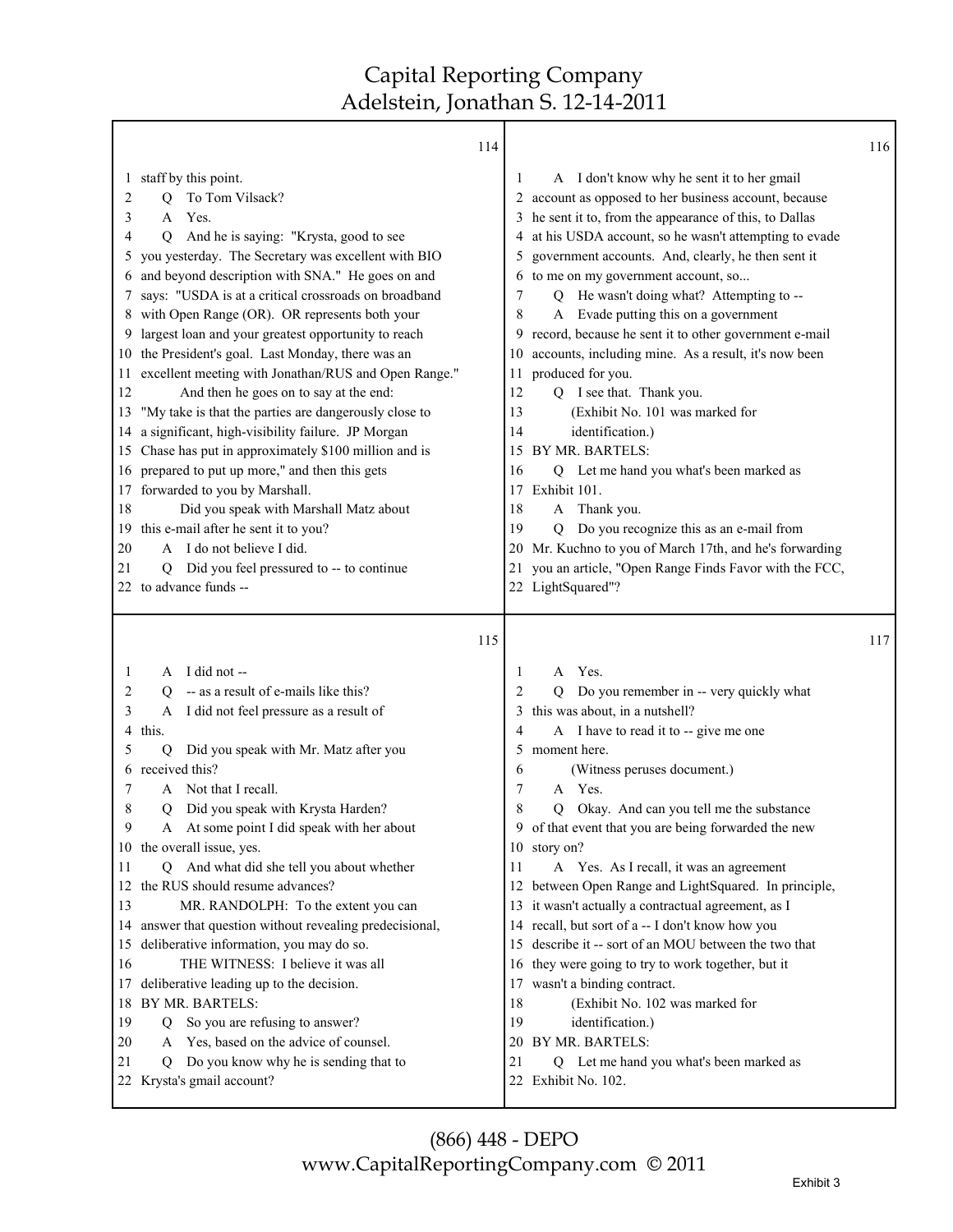|          | 118                                                                                                       |          |                                                                                 | 120 |
|----------|-----------------------------------------------------------------------------------------------------------|----------|---------------------------------------------------------------------------------|-----|
| 1        | (Witness peruses document.)                                                                               |          | 1 the Open Range loan that was signed, I believe, on                            |     |
| 2        | Q And I don't believe you are copied on                                                                   |          | April 29th, 2011?                                                               |     |
| 3        | this. I marked this primarily to have this in the                                                         | 3        | A That was largely delegated to our general                                     |     |
| 4        | record, and I want to raise this issue with Lloyd.                                                        | 4        | counsel.                                                                        |     |
| 5        | The last -- this is an e-mail chain that                                                                  | 5        | Let me ask you to look at Exhibit 69.<br>О                                      |     |
| 6        | ends April 25th, 2011, which is four days before the                                                      | 6        | Go ahead and pull out 70 and 65 as well                                         |     |
| 7        | amendment to the loan agreement and equity commitment                                                     | 7        | if you would, please.                                                           |     |
| 8        | letter.                                                                                                   | 8        | MR. RANDOLPH: So 65, 69, and 70?                                                |     |
| 9        | And at the end of this, it's an e-mail                                                                    | 9        | MR. BARTELS: Yes.                                                               |     |
| 10       | from Marshall Matz to Krysta Harden, the chief of                                                         | 10       | MR. RANDOLPH: I had put these back in                                           |     |
| 11.      | staff, to Mr. Vilsack, and he is saying: "Krysta,                                                         | 11       | order and was less than completely successful. I                                |     |
|          | 12 Open Range has its back against the wall. They must                                                    | 12       | will have to dig for 65.                                                        |     |
|          | 13 close with RUS but there has been no movement. I                                                       | 13       | MR. BARTELS: 65 is -- we don't need it.                                         |     |
|          | 14 hate to bring this to you, but there is too much risk                                                  | 14       | We can do without it.                                                           |     |
|          | 15 for USDA and Open Range not to give you up-to-date                                                     | 15       | BY MR. BARTELS:                                                                 |     |
|          | 16 information. Appreciate anything you can do.                                                           | 16       | Q Do you recognize Exhibit 69 as the                                            |     |
|          | 17 Marsh."                                                                                                | 17       | amendment to the Loan and Security Agreement that you                           |     |
| 18       | MR. BARTELS: And then this appears to be                                                                  |          | 18 signed?                                                                      |     |
| 19       | redacted. Lloyd, I simply ask you if you can -- I                                                         | 19       | A Yes.                                                                          |     |
| 20       | assume this is -- what's the basis for this                                                               | 20       | And did you participate in negotiating<br>0                                     |     |
|          | 21 redaction?                                                                                             |          | 21 this agreement?                                                              |     |
| 22       | MR. RANDOLPH: As you know, we have                                                                        | 22       | A Not substantially.                                                            |     |
|          |                                                                                                           |          |                                                                                 |     |
|          | 119                                                                                                       |          |                                                                                 | 121 |
|          |                                                                                                           | 1        |                                                                                 |     |
|          | 1 produced a number of documents to you. I have<br>2 reviewed many of them. I do not have perfect recall. | 2        | Q What do you understand is the reason that<br>this amendment was entered into? |     |
|          | 3 I think you are correct that the top part of the page                                                   | 3        | A The purpose of this was to codify changes                                     |     |
| 4        | numbered RUS017-003179 has been redacted. That's                                                          |          | 4 in the business plan in the contract that was between                         |     |
| 5        | pretty evident as you can see, and I simply don't                                                         | 5        | us and Open Range to take into account several                                  |     |
|          | 6 recall the communications that were subsequent to the                                                   |          | 6 things. One of those things was to -- it's a                                  |     |
| 7        | e-mail of Mr. Matz to Ms. Harden.                                                                         | 7        | separate agreement in Exhibit 70, I believe, between                            |     |
| 8        | I suspect that I would need to check, but                                                                 |          | 8 OEP and Open Range, and OEP and us, regarding                                 |     |
| 9        | they were forwarded with some comments that were                                                          |          | 9 additional equity infusion. And also giving us                                |     |
|          | 10 subject to either attorney-client or deliberative                                                      |          | 10 additional ability to be bought out of the loan                              |     |
| 11       | process privilege. And so if that's -- I suspect                                                          | 11       | should we not agree with the new business plan that                             |     |
|          | 12 that's the reason. But it's based on surmise and not                                                   | 12       | was being agreed to.                                                            |     |
| 13       | a specific memory of the thousands upon thousands of                                                      | 13       | So there was an exit strategy, if you                                           |     |
| 14       | documents that I reviewed before producing them to                                                        | 14       | will, for us that was negotiated by our general                                 |     |
| 15       | you.                                                                                                      | 15       | counsel's office in the event that -- as this moved                             |     |
| 16       | MR. BARTELS: And from what I've seen, I                                                                   | 16       | forward, presumably successfully with the additional                            |     |
| 17       | believe -- that's the largest redaction that I've                                                         | 17       | equity infusion, that there would be a way of having                            |     |
| 18       | seen in the materials that you produced. I would ask                                                      | 18       | our portion of the loan bought out.                                             |     |
| 19       | for a log outlining the basis for that privilege.                                                         | 19       | Bought out by whom?<br>$\overline{Q}$                                           |     |
| 20       | MR. RANDOLPH: We can take that up.                                                                        | 20       | I believe it was by OEP. If you give me<br>A                                    |     |
| 21<br>22 | BY MR. BARTELS:<br>Q Did you participate in the amendment to                                              | 21<br>22 | a minute, I will give you these.<br>Q Let's go ahead and strike that question.  |     |